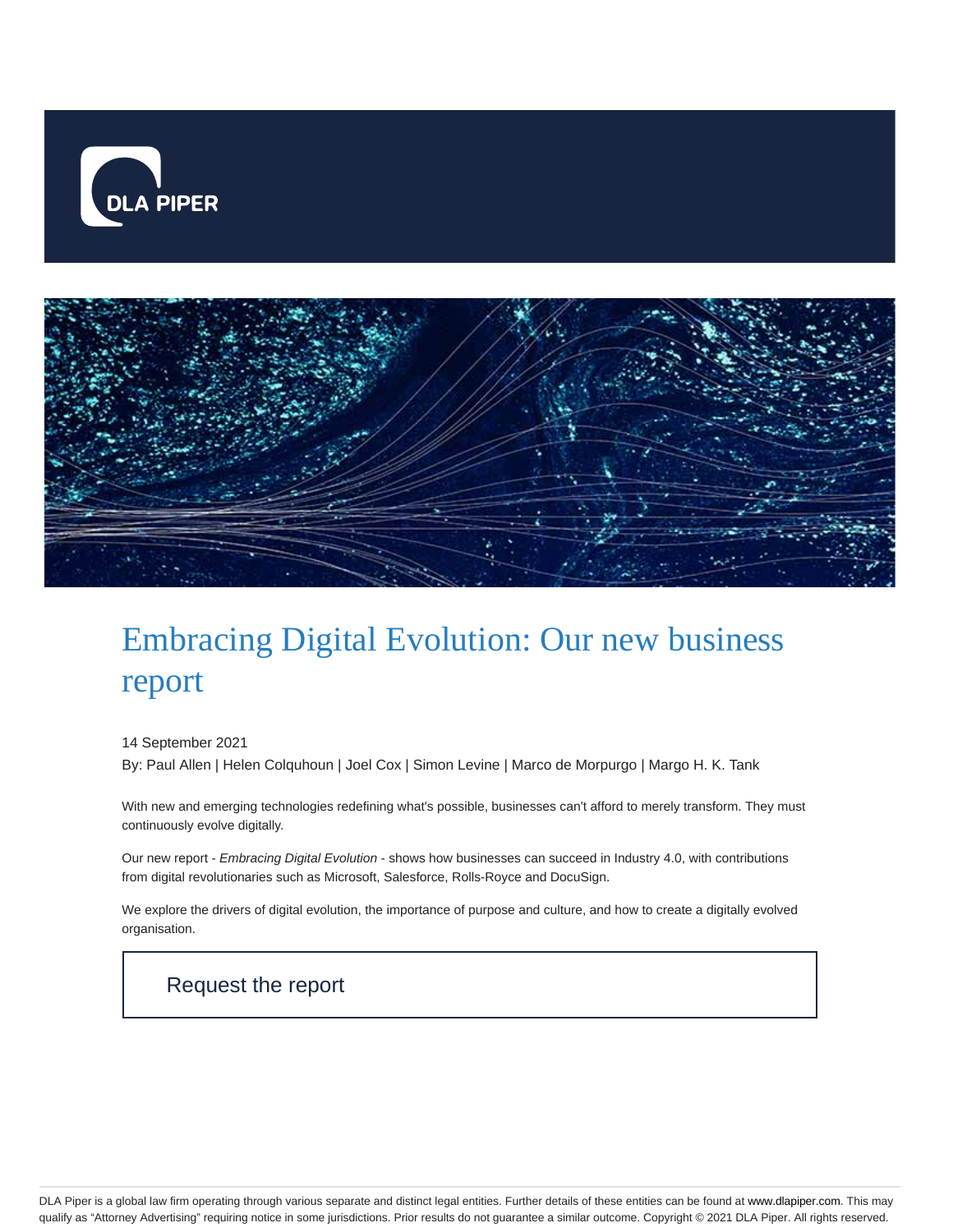#### AUTHORS



#### **Paul Allen** Partner Dubai | T: +971 4 438 6100 paul.allen@dlapiper.com



#### **Helen Colquhoun** Partner Hong Kong | T: +852 2103 0808 helen.colquhoun@dlapiper.com



## **Joel Cox**

Partner Melbourne | T: +61 3 9274 5000 joel.cox@dlapiper.com



#### **Simon Levine** Global Co-CEO London | T: +44 (0)20 7349 0296 [UK Switchboard] Dublin | T: +353 1 436 5450 simon.levine@dlapiper.com

DLA Piper is a global law firm operating through various separate and distinct legal entities. Further details of these entities can be found at www.dlapiper.com. This may qualify as "Attorney Advertising" requiring notice in some jurisdictions. Prior results do not guarantee a similar outcome. Copyright © 2021 DLA Piper. All rights reserved.